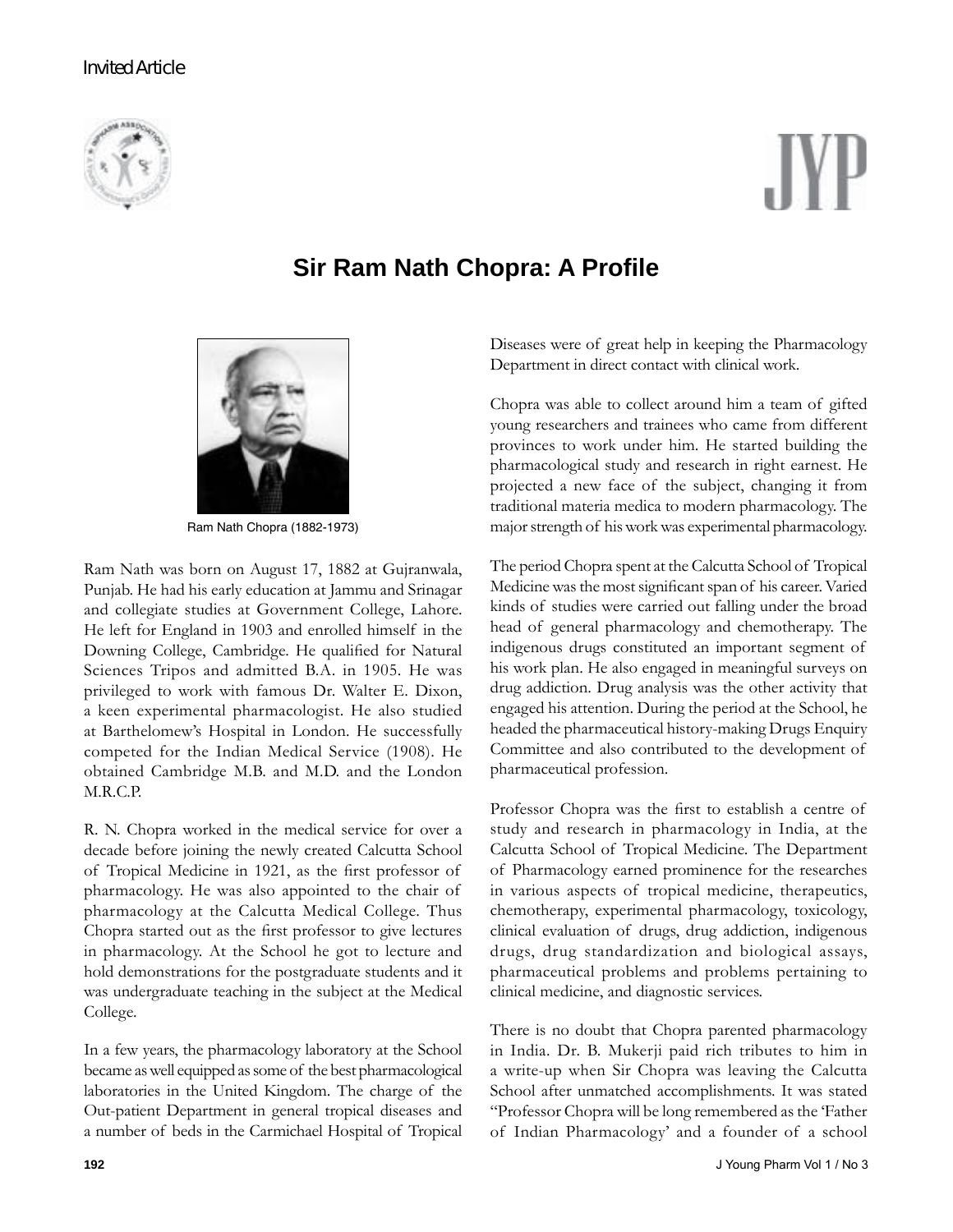#### Sir Ram Nath Chopra

of pharmacologists............. Chopra unconsciously served to build up a school of Indian pharmacology in the comparatively short space of 20 years from almost nothing but descriptive materia medica and non-scientific teaching of older days. If Chopra did not do anything else but this, his name would remain to posterity. As 'Father of Indian Pharmacology' in India, Chopra's position may be compared to those of Oswald Schmiedeberg of Germany and John Jacob Abel of America."

Coming to Chopra's pet discipline of systematic studies of indigenous drugs, it is well accepted that the credit for opening up this largely neglected field goes to him. It is his work that gave an impetus to research on Indian medicinal plants at different institutions. Investigations started in various universities and colleges in centres such as at Calcutta, Bombay, Dacca, Patna, Allahabad, Lahore, Madras, Trivandrum, etc.

At Calcutta, Chopra group carried out extensive studies on indigenous drugs. The enquiries employing modern methods of chemical, pharmacologica,l and therapeutic research showed that certain drugs deserved pharmacopoeial recognitions, and the examples cited included ispaghula, kurchi, rauwolfia, psoralea, cobra venom, etc. These and several other indigenous drugs became official in the Indian Pharmacopoeial List 1946 and Pharmacopoeia of India (1955).

Chopra and associates carried out a pioneering work on *Rauwolfia serpentina*, a plant that gained prominence two decades later as a source of reserpine. In 1933 it was reported that an alkaloid obtained from the plant on experimental studies in animals showed central depressant properties and lowered the blood pressure.

Professor Chopra stayed on at the Calcutta School of Tropical Medicine for two decades (1921-41), 7 years as Director of the School. After superannuation from the Calcutta School, he returned to his home State of Jammu and Kashmir, where he was called upon to take up duties of the Director of Medical Services and Research. He also headed the Drug Research Laboratory as the Director. He maintained his interest in the indigenous drugs and Indian medical systems.

It is interesting to note what was expressed in a review of second edition (1958) of the book on indigenous drugs about Chopra's researches on the subject: "To this work be brought to bear not only the talents of a scientist, but also the zeal of a missionary and crusader. He succeeded in infusing enthusiasm and a sense of devotion not only

into his colleagues and collaborators in the institutes whose destinies he has guided in the role of director, but also into scientists situated far away in different parts of the country. The pages of the present volume provide ample testimony to the phenomenal increase in the attention given to Indian indigenous drugs in the numerous laboratories scattered through the length and breadth of India, and it should surely be a matter of great satisfaction to Sir Ram Nath Chopra to witness all this growth." Elsewhere, it has been said that he "sowed the seeds of self-reliance and triggered the movement of scientific research on traditional 'Indian medicine" (V. Ramalingaswami and G. V. Satyavati, 1982).

The books by Chopra and associates entitled "Indigenous Drugs of India," "Glossary of Medicinal Plants of India," and "Poisonous Plants of India" became the most enduring and popular encyclopedia of Indian medicinal plants.

Colonel Chopraís contributions toward promotion of Indian systems of medicine were also significant. The recommendations of the Committee on Indigenous Systems of Medicine at which he presided brought focus on the Indian systems and the process for their consolidation started. The recommendation for integration of Indian and Western Systems still remains a far cry. A beginning was made for preparing the Ayurvedic and Unani pharmacopoeias through the respective committees chaired by him.

When in 1930 the Government of India constituted the Drugs Enquiry Committee, it was fortunate that a person of Colonel Chopraís vision was chosen to chair it. The recommendations of the committee greatly helped in several of the much needed pharmaceutical developments in the country. The Drugs Act 1940 was enacted, which later changed to Drugs and Cosmetics Act 1940 in 1962. The scope of the statute was further widened through the 1964 amendment; the provisions were expanded to bring Ayurvedic (including Siddha) and Unani drugs under its purview. The Indian Pharmacopoeial List of 1946 was published as an Indian supplement to the British Pharmacopoeia 1932. The Pharmacopoeia of India publications started with the 1955 edition. The Pharmacy Act 1948 was legislated for control of pharmacy. All these and formation of ancillary bodies directly resulted largely from the recommendations of the Chopra Committee. It is no overstatement to say that in the 20th century pharmaceutical annals of India, the establishment of the Drugs Enquiry Committee proved to be the most significant event.

In several other ways also Colonel Chopra influenced the